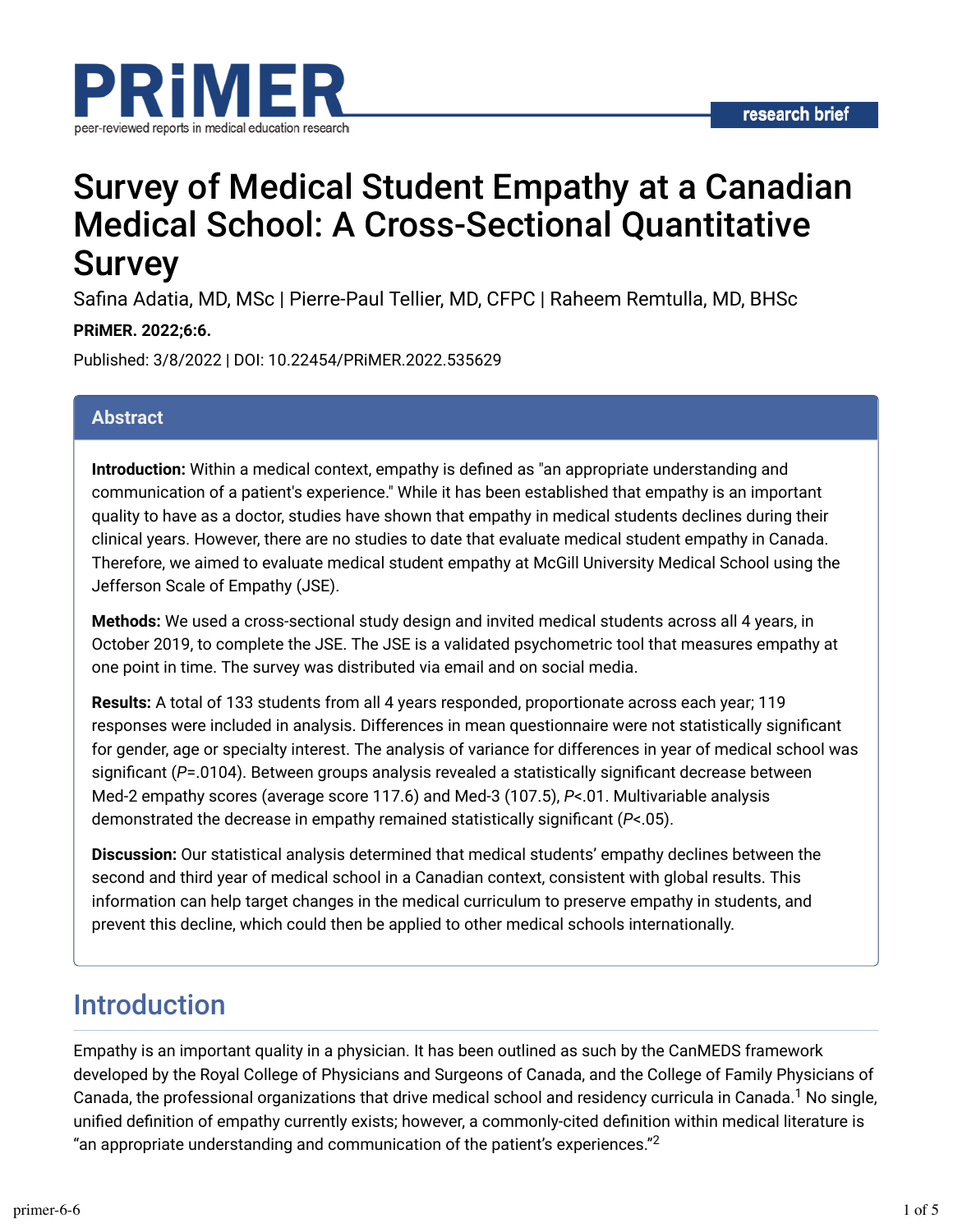## *Empathy in Medical Clinical Practice*

The CanMEDS framework states that physicians must establish a therapeutic relationship with their patients, and communicate using empathy and a patient-centered approach. $^{1,3}$  Benefits to incorporating empathy into physician practice include improvements in patient satisfaction, trust, and comfort,<sup>4-7</sup> along with decreases in patient anxiety and stress, better clinical outcomes, and self-efficacy and shared decision-making.<sup>8,9</sup> Furthermore, doctors who are empathetic experience higher rates of job satisfaction and mental health, $^{10}$  make better clinical decisions, $^{11\text{-}14}$  and are more effective leaders in their field. $^{15}$ 

However, despite the fact that it constitutes an important aspect of empathy, current evidence points to a decreased interest in good physician-patient communication in medical general practice. $^8$ 

## *Empathy in Undergraduate Medical Education*

It has been demonstrated that over the 4 years of medical training, attitudes of students toward patient suffering may change negatively.<sup>16, 17</sup> Using the Jefferson Scale of Empathy (JSE), it was found that empathy significantly declined during the third year (known as clerkship) of medical school.<sup>18</sup> McGill University's medical school has implemented a core component of the curriculum, known as physicianship, that addresses concerns related to empathy, among other skills, though the goal of the development of the program was not to prevent drops in physician empathy.<sup>19</sup> While such a program has existed for many years, there has not been an assessment of students' empathy over the course of the 4 years of medical training.

This study aims to fulfill this knowledge gap. In this investigation we aimed to assess empathy levels according to the Jefferson Scale of Empathy among McGill medical students and analyze characteristics such as age, gender, speciality of interest, and year in medical training that may be associated with differences among students.

# **Methods**

### *Research Design and Context*

This study used a cross-sectional survey. The survey was administered to students in late October of the school year, in order to allow time for transition between years. We allowed 4 weeks for the collection of data.

The population we targeted was composed by the totality of medical students at McGill University enrolled in the academic year 2018-2019.

## *Data Gathering*

The survey was distributed via email and on social media. We encouraged participation by offering prizes to participants. We used the online software platform SurveyMonkey to collect our data.

The instrument that we used to measure empathy in McGill medical students is the JSE. The JSE is a reliable, validated, international tool used to assess empathy in health professions students.<sup>20</sup> While the scale has been used to assess student empathy internationally, to our knowledge it has never been used in the Canadian medical student context.

## *Data Analysis*

We computed descriptive statistics and their intervals per cohort. We used an analysis of variance (ANOVA) to compare mean empathy scores between groups for gender (male vs female vs other), age (less than 22 years to represent medical students accepted directly from preuniversity colleges vs more than 22 years for all other students), specialty interest (medical specialties vs surgical specialties vs undecided) and year in medical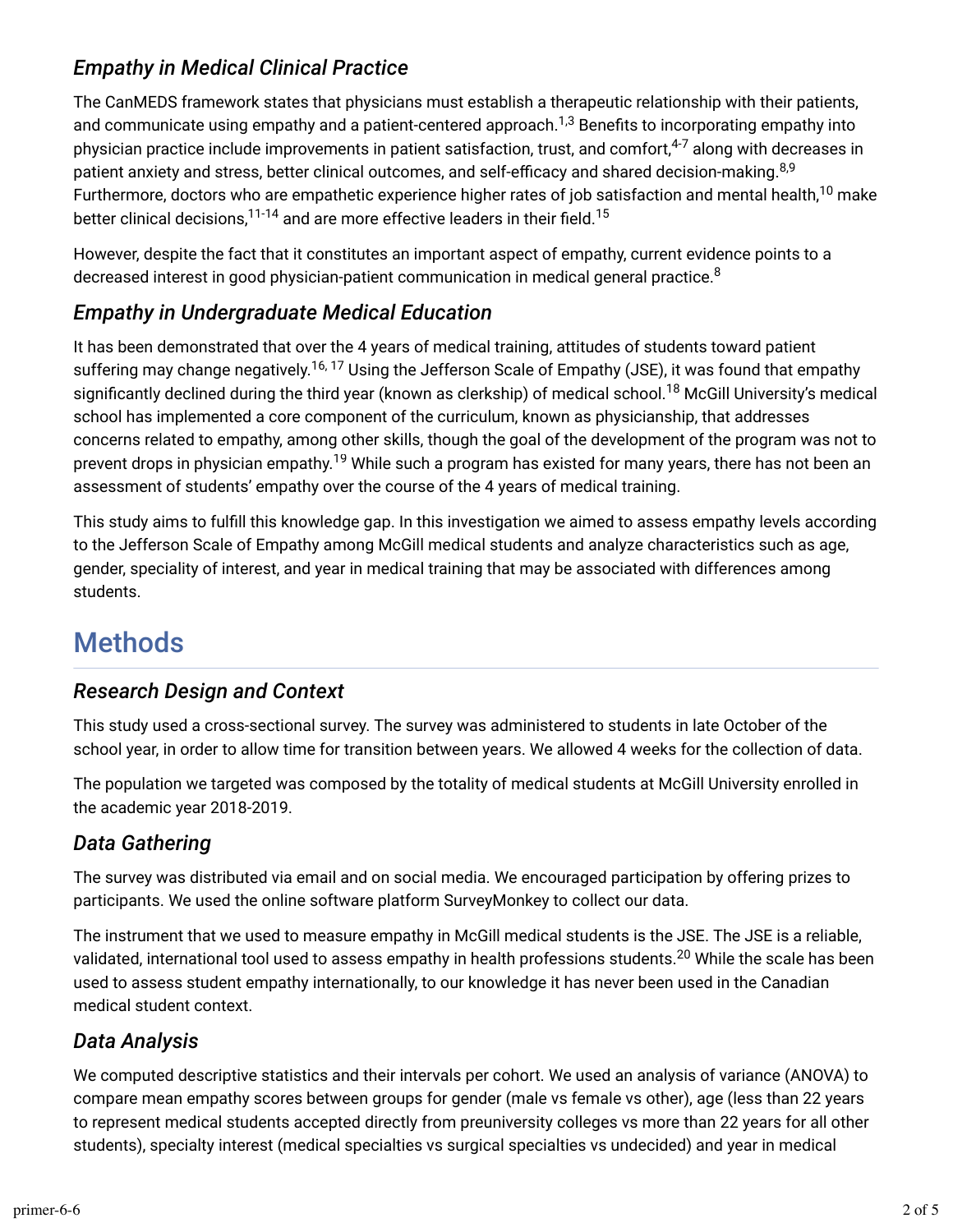school (Med 1 vs Med 2 vs Med 3 vs Med 4).

We compared demographic variables in a univariable analysis ( $\chi^2$  test). If demographic variables were found to have a statistically significant relationship with empathy scores, we conducted a multiway ANOVA to determine if there was signifcance. We included variables with *P*<.10 in the univariable analysis with statistical significance in the multiway ANOVA. We used JMP to conduct the analysis.

We obtained ethics approval from the McGill Faculty of Medicine Research and Ethics Compliance Board.

# Results

### *Descriptive Statistics*

A total of 133 of 730 students responded; 16 responses were removed from the analysis due to incompletion. This resulted in a total of 119 included responses: 37 from Med 1 (21% of the cohort), 30 from Med 2 (17%), 22 from Med 3 (12%), and 30 from Med 4 (17%); 80 respondents were female, and 37 were male, with one preferring not to answer and one transgender male.

### *Statistical Analysis*

Differences in questionnaire mean were not observed for gender (*P*=.364), age (*P*=.498) and specialty interest ( $P = .436$ ). The ANOVA for differences in year of medical school was significant ( $P = .0104$ ). Between-groups analysis revealed a statistically significant difference between Med 3 empathy scores (average score 107.5) and Med 2 (117.6), P<.01. In the univariable analysis of demographic factor, there was a statistically significant relationship between year of medical school with desired specialty and age (*P*<.05). There was no relationship between year of medical school and gender. A three-way ANOVA comparing year of medical school, desired specialty, and age with empathy scores was still statistically significant ( $P$ <.05), indicating no significant interaction between these factors and the effect of year on empathy score.

# **Discussion**

This study evaluated medical student empathy scores at McGill University. The goal of the study was to assess differences in empathy based on gender, age, specialty of interest and year in medical school. While gender, age, and desired specialty did not result in significant differences, year in medical school did. Specifically, we found a decline in empathy score between Med 2 and Med 3.

These results mirror findings found in other medical student empathy studies, where students seem to experience a drop in empathy as they begin their clinical, in-hospital training.<sup>21, 22</sup> There are various potential reasons as to why this may happen. A systematic review conducted in Germany in 2011 by Neumann et al, $^{17}$ investigated and summarized reasons for changes in medical student empathy. This review found that students who were more interested in "patient-oriented" specialties had higher rates of empathy compared to those who were interested in "patient-remote" specialties (surgery, radiology), $^{17}$  though we did not find such a difference. The authors also found that "distress," which included burnout, lack of sleep, depression, low selfworth and reduced quality of life, influenced self-assessed empathy in students, and is in fact the main reason for such an empathy decline. These could potentially explain our finding of a decrease in empathy during clerkship. Qualitative analysis examining why students experience a decline in empathy within a Canadian context would be useful to better understand our findings. Longitudinal curriculum components like physicianship could provide the platform necessary to intervene and prevent this decline from happening, though at this time it does not seem to be protective.<sup>19</sup>

Interestingly, our study differed from other medical student empathy studies in that mean empathy scores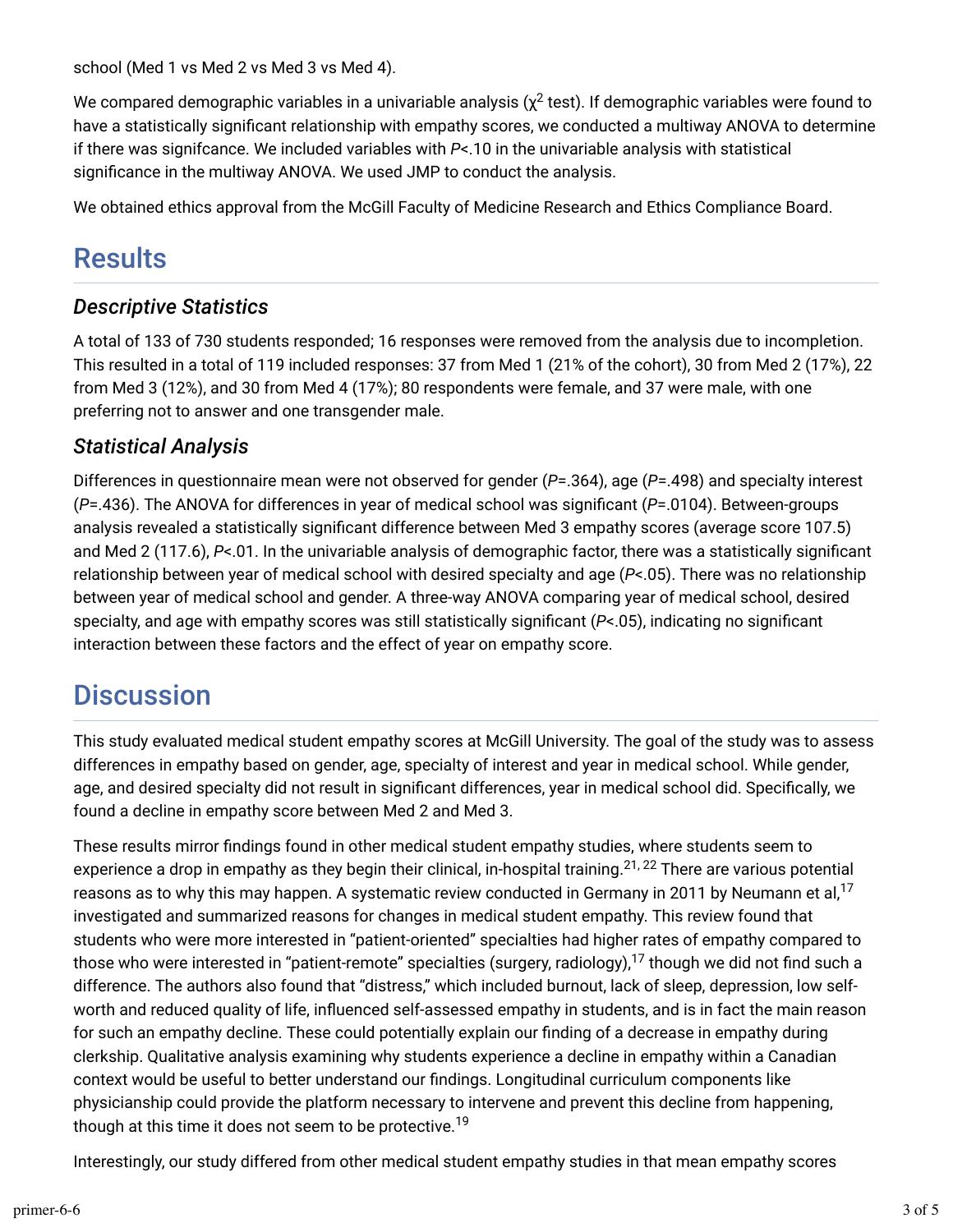increased after third year (mean empathy score in Med 3, 107.5 and in Med 4, 115.3). However this difference was not statistically significant. These findings may be attributed to the fact that most of Med 4 includes elective rotations and didactic teaching, hence less stressful. Moreover, the final year of the unique longitudinal physicianship curriculum may include components that reinforce the importance of empathy.

Limitations to our study include the fact that the empathy scores are self-reported and subjective. Additionally, our results represent only 16% of all medical students, though we did have similar response rates among the various years. Finally, this is a quantitative study and we are unable to draw conclusions as to why empathy declines. Qualitative research into the changes that occur between second and third year could explain these.

# **Conclusion**

Empathy is an important quality necessary for a fruitful physician-patient relationship. This study helped us understand the change in empathy during medical school according to year, age, gender, and desired specialty after graduation at a Canadian medical school. Our study found a significant decline in empathy between the second and third years of medical school, consistent with results globally. It is currently unclear what factors into this decline. Further research with greater participation from the medical student body, and qualitative data will help us discover such information to potentially adapt the medical curriculum.

### Acknowledgments

**Funding:** Author Safina Adatia received a research bursary of \$2,000 to compensate for time spent on the project. Author Pierre-Paul Tellier used residual funds (\$1,000, approximately) to fund this project.

**Presentations:** This study was presented as follows:

- International Association of Medical Education Conference (AMEE). Short communication on demand. August 2021.
- Family Medicine Forum (FMF). Poster presentation. November 2021
- Canadian Conference on Medical Education. Oral presentation. April 2022 (Accepted).

## Corresponding Author

Safina Adatia, MD, MSc Dept of Family Medicine, McGill University, 5858,Chemin de la Côte-des-Neiges, 3rd floor, Montreal, Quebec H3S 1Z1, Canada

safina.adatia@mail.mcgill.ca

### **Author Affiliations**

Safina Adatia, MD, MSc - Department of Family Medicine, McGill University, Montreal, Quebec, Canada Pierre-Paul Tellier, MD, CFPC - Department of Family Medicine, McGill University, Montreal, Quebec, Canada Raheem Remtulla, MD, BHSc - Department of Ophthalmology, McGill University, Montreal, Quebec, Canada

#### References

- 1. CanMEDS: Better standards, better physicians, better care: Royal College of Physicians and Surgeons of Canada. Published 2018. Accessed February 22, 2022. [http://www.royalcollege.ca/rcsite/canmeds](http://www.royalcollege.ca/rcsite/canmeds/canmeds-framework-e) [/canmeds-framework-e](http://www.royalcollege.ca/rcsite/canmeds/canmeds-framework-e)
- 2. Eikeland H-L, Ørnes K, Finset A, Pedersen R. The physician's role and empathy a qualitative study of third year medical students. BMC Med Educ. 2014;14(1):165. [doi:10.1186/1472-6920-14-165](https://doi.org/10.1186/1472-6920-14-165)